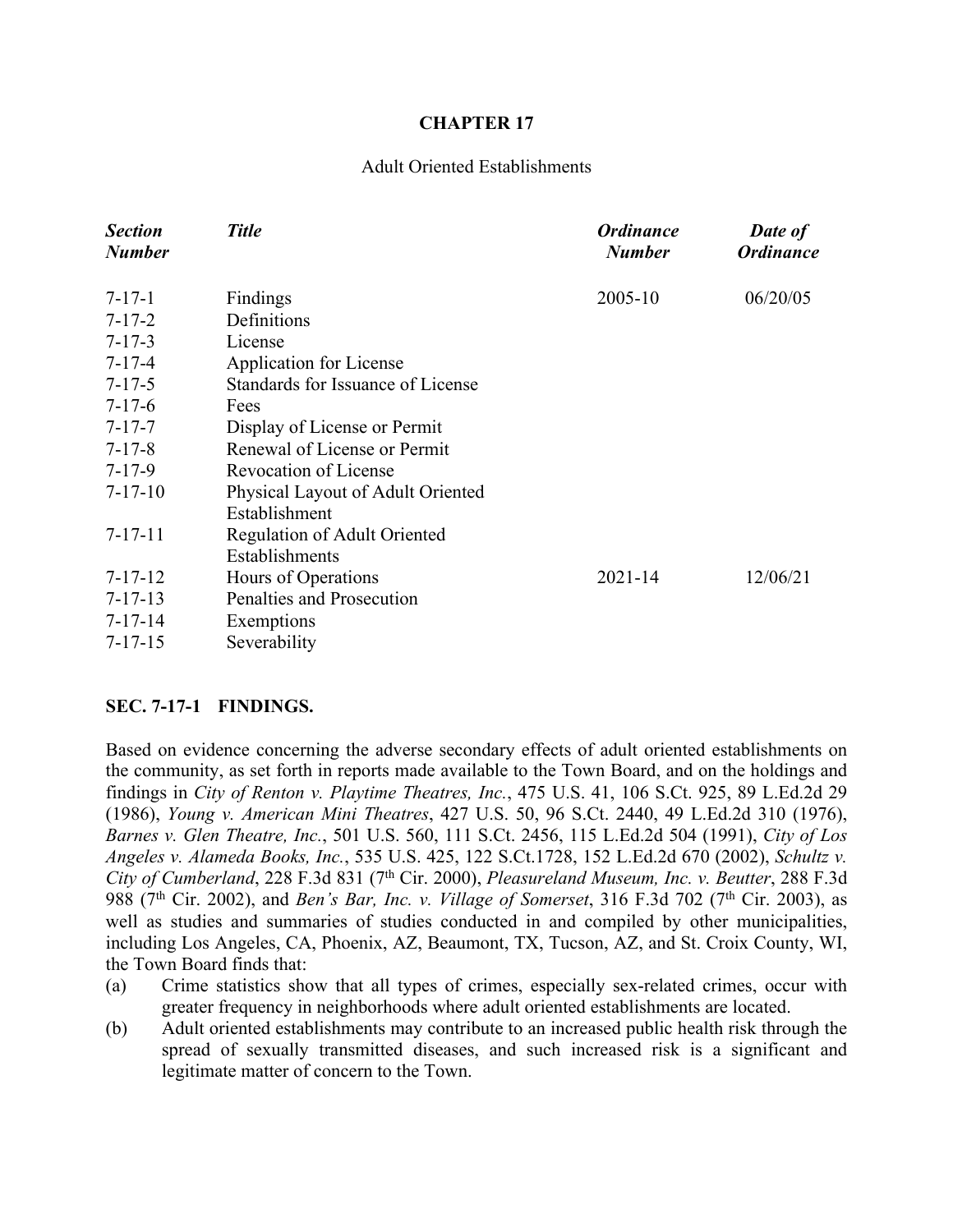- <span id="page-1-0"></span>(c) Studies on the relationship between adult oriented establishments and neighboring property values have consistently found a negative effect on both residential and commercial property values.
- (d) There is an increased potential for the infiltration of organized crime into the community via the operation of adult oriented establishments for the purpose of perpetrating unlawful conduct.
- (e) The consumption of alcoholic beverages on the premises of an adult oriented establishment exacerbates the harmful secondary effects that such businesses have on the community.
- (f) Given this well-documented correlation between adult oriented establishments and the harmful secondary effects itemized above, the Town Board has determined that the locational criteria imposed by County zoning are not alone adequate to protect the health, safety and general welfare of Town residents, so the Town Board deems it necessary to regulate, to the extent allowed by law, the operation of adult oriented establishments within the Town of Caledonia. By this ordinance, it is not the Town Board' s intent to suppress the constitutionally protected speech occurring within adult oriented establishments, nor does the Town Board anticipate that the limited regulations contained herein will have the effect of "chilling" the expression of such speech within the Town. To the contrary, the Town Board' s purpose in adopting this ordinance is limited to minimizing the occurrence and impact of the harmful secondary effects associated with adult oriented establishments and ensuring that the protected speech occurring therein is expressed in a safe, healthy, and lawful environment.

### **SEC. 7-17-2 DEFINITIONS.**

For the purpose of this Chapter, the following words and phrases shall have the following definitions:

- (a) **Adult Bookstore.** An establishment which has a facility or facilities, including but not limited to booths, cubicles, rooms, or stalls, for the presentation of "adult entertainment", as defined below, including adult oriented films, computer video, movies or live performances for observation by patrons therein; or an establishment having as a substantial or significant portion of its stock in trade, for sale, rent, trade, lease, inspection or viewing, books, films, video cassettes, DVDs, or magazines or other periodicals, which are distinguished or characterized by their emphasis on matters depicting, describing or relating to specified anatomical areas or specified sexual activities as defined below.
- (b) **Adult Cabaret.** A nightclub, bar, restaurant, or similar commercial establishment which features:
	- (1) Live performances which are characterized or distinguished by the exposure of specified anatomical areas or the removal of articles of clothing; or,
	- (2) Films, motion pictures, video cassettes, video reproductions, slides or other visual representations which are distinguished or characterized by

depicting or describing specified anatomical areas or specified sexual activities.

(c) **Adult Entertainment.** Any exhibition of any motion picture, live performance, display, or dance of any type, which has as its dominant theme or is distinguished or characterized by an emphasis on any actual or simulated specified sexual activities or specified anatomical areas as herein defined.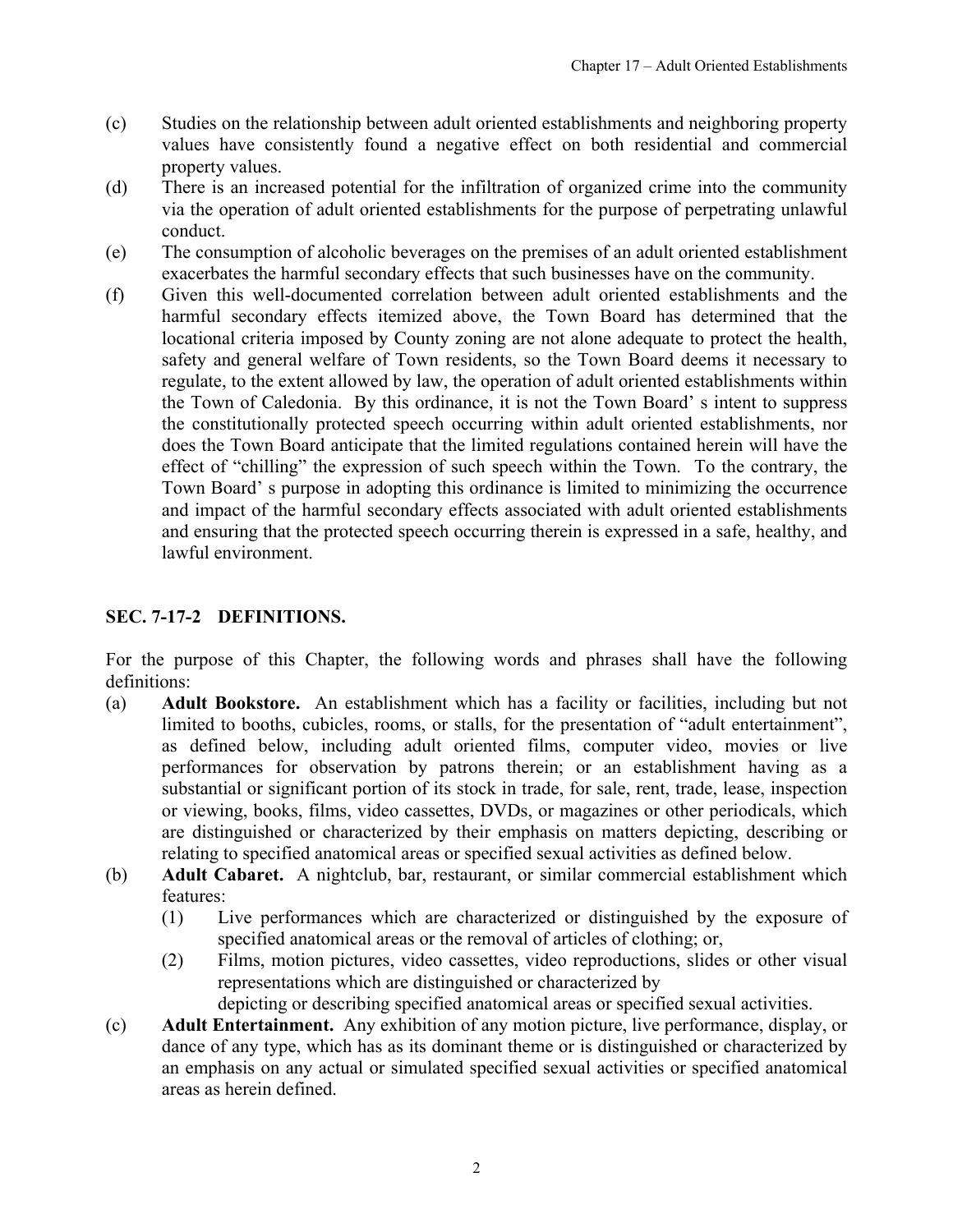- (d) **Adult Mini-Motion Picture Theater.** An enclosed building with a capacity of less than 50 persons used for presenting material having as its dominant theme or distinguished or characterized by an emphasis on matters depicting, describing or relating to specified sexual activities or specified anatomical areas as herein defined for observation by patrons therein.
- (e) **Adult Modeling Studio.** Any establishment or business where a person who displays "specified anatomical areas" and is provided to be observed, sketched, drawn, painted, sculptured, photographed, or similarly depicted by other persons who pay money or any form of consideration. Adult modeling studios shall not include a proprietary school licensed by the State of Wisconsin or a college, technical college, or university; or in a structure:
	- (1) that has no sign visible from the exterior of the structure and no other advertising that indicates a nude or semi-nude person is available for viewing; and
	- (2) where, in order to participate in a class, a student must enroll at least three (3) days in advance of the class; and
	- (3) where no more than one (1) nude or semi-nude model is on the premises at any one (1) time.
- (f) **Adult Motion Picture Theater.** An enclosed building with a capacity of 50 or more persons used for presenting material having as its dominant theme or distinguished or characterized by an emphasis on matters depicting, describing or relating to specified sexual activities or specified anatomical areas as defined below for observation by patrons therein.
- (g) **Adult Novelty Shop.** An establishment or business having as a substantial or significant portion of its stock and trade in novelty or other items which are distinguished or characterized by their emphasis on or design for specified sexual activity or stimulating such activity.
- (h) **Adult Oriented Establishment.** Any premises including, but not limited to, "adult bookstores," "adult motion picture theaters," "adult mini-motion picture establishments," "adult modeling studios," "adult novelty shops," or "adult cabarets." It further means any premises to which public patrons or members are invited or admitted and which are so physically arranged so as to provide booths, cubicles, rooms, compartments, or stalls separate from the common area of the premises for the purposes of viewing adult entertainment, or wherein an entertainer provides adult entertainment to a member of the public, a patron or a member, whether or not such adult entertainment is held, conducted, operated or maintained for a profit, direct or indirect. "Adult oriented establishment" further includes any establishment open to the public upon the premises of which is conducted an enterprise having as its dominant theme or which is distinguished or characterized by an emphasis on any actual or simulated specified sexual activities or

specified anatomical areas as herein defined.

(i) **"Booths", "Cubicles", "Rooms", "Compartments" or "Stalls".** Enclosures as are specifically offered to the public or members of an adult oriented establishment for hire or for a fee as part of a business operated on the premises which offers as part of its business adult entertainment to be viewed within the enclosure. This shall include, without limitation, such enclosures wherein the adult entertainment is dispensed for a fee, but a fee is not charged for mere access to the enclosure. However, "booth", "cubicle", "room", "compartment" or "stall" does not mean such enclosures that are private offices used by the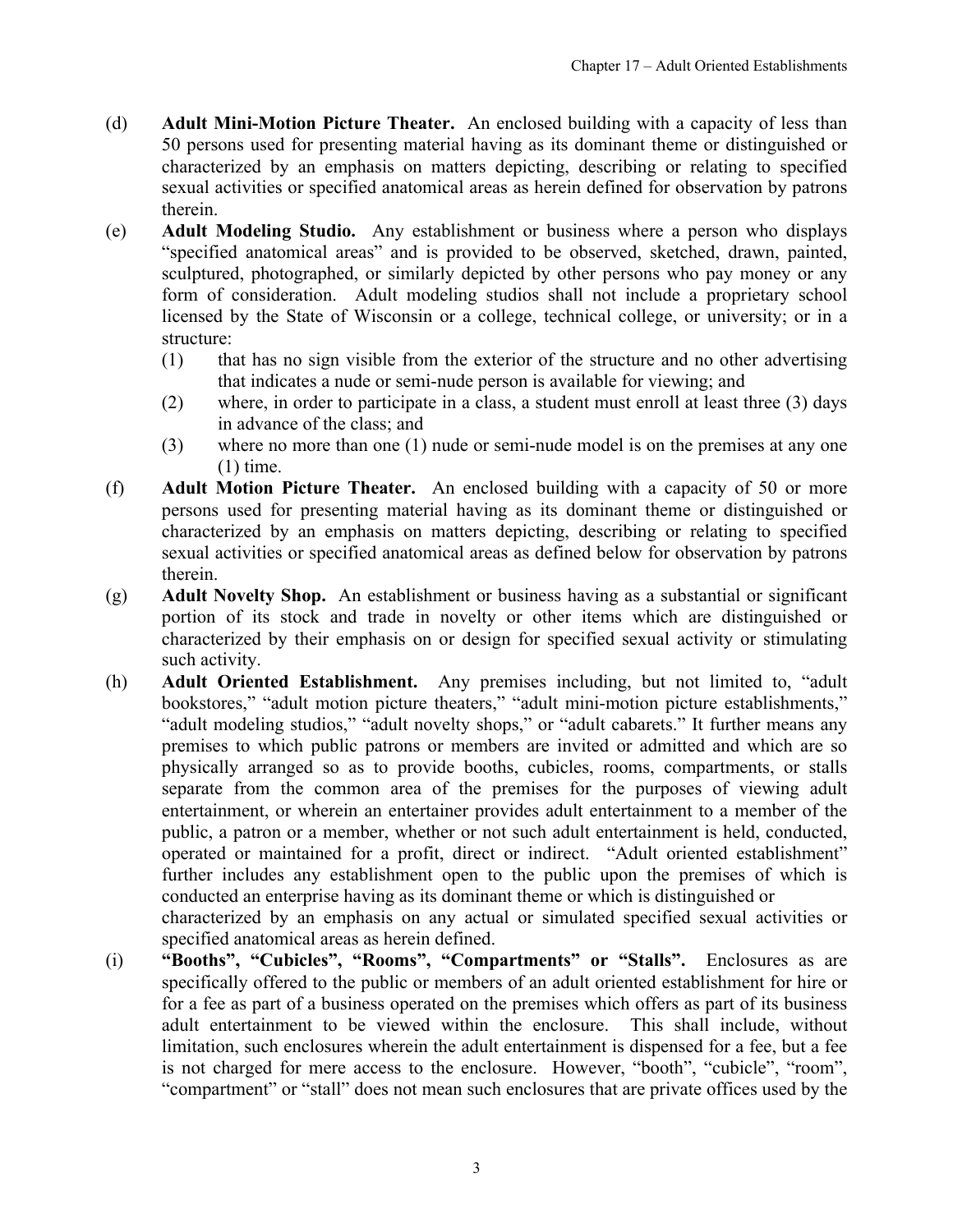<span id="page-3-0"></span>owners, managers or persons employed on the premises for attending to the tasks of their employment, which enclosures are not held out to the public or members of the establishment for hire or for a fee or for the purpose of viewing adult entertainment for a fee, and are not open to any persons other than employees; nor shall this definition apply to hotels, motels or other similar establishments licensed by the State of Wisconsin pursuant to Chapter 50 of the Wisconsin Statutes.

- (j) **Nudity.** The appearance of the human bare anus, anal cleft or cleavage, pubic area, male genitals, female genitals, or the nipple or areola of the female breast, with less than a fully opaque covering; or showing of the covered male genitals in a discernibly turgid state.
- (k) **Operators.** Any person, partnership, or corporation operating, conducting, maintaining or owning any adult oriented establishment.

### (l) **Specified Anatomical Areas.**

- (1) Less than completely and opaquely covered human genitals, pubic region, buttocks, and female breasts below the point immediately above the top of the areola.
- (2) Human male genitals in a discernibly turgid state, even if opaquely covered.
- (m) **Specified Sexual Activities.** Simulated or actual:
	- (1) Showing of human genitals in a state of sexual stimulation or arousal.
	- (2) Acts of masturbation, sexual intercourse, sodomy, bestiality, necrophilia, sadomasochistic abuse, fellatio or cunnilingus.
	- (3) Fondling or erotic touching of human genitals, pubic region, buttocks or female breasts.
- (n) **Town Board.** The Town Board of the Town of Caledonia, Racine County, Wisconsin.

### **SEC. 7-17-3 LICENSE.**

- (a) Except as provided in subsection (d) below, from and after the effective date of this Chapter, no adult oriented establishment shall be operated or maintained in the Town without first obtaining a license to operate issued by the Town.
- (b) A license may be issued only for one adult oriented establishment located at a fixed and certain place. Any person who desires to operate more than one adult oriented establishment must have a license for each.
- (c) No license or interest in a license may be transferred to any person.
- (d) All adult oriented establishments existing at the time of the passage of this Chapter must submit an application for a license within 60 days of the passage of this Chapter.
- (e) Notwithstanding Section 7-17-4, an adult oriented establishment license shall not be granted to a premises in which the Town Board has determined that said premises operated as an adult oriented establishment without a license within one year prior to the date of application. This prohibition applies to a premises for a period of one (1) year following the Town Board's determination.

### **SEC. 7-17-4 APPLICATION FOR LICENSE.**

(a) Any person desiring to secure a license shall make application to the Town Clerk. The application shall be filed in triplicate and dated by the Town Clerk. A copy of the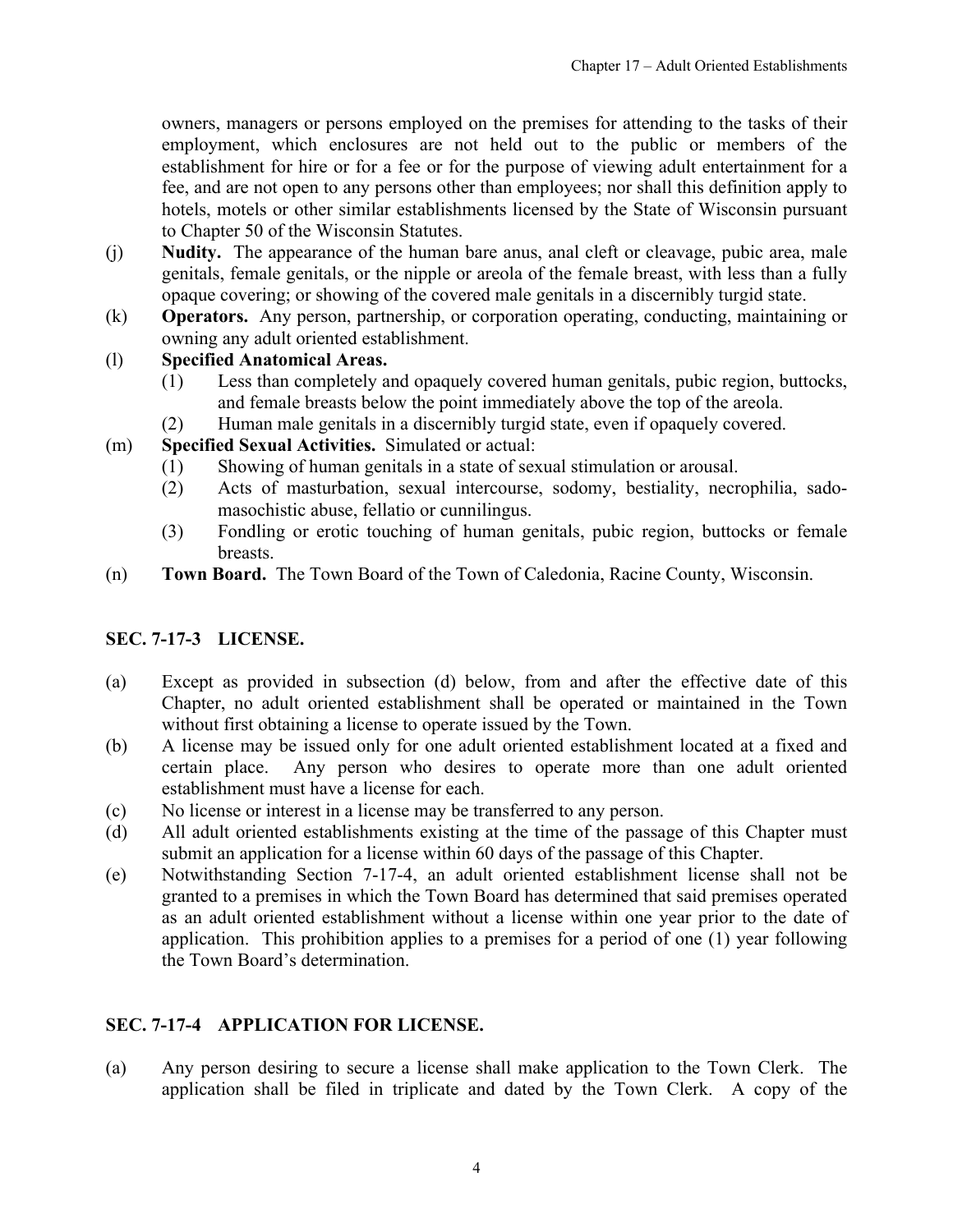application shall be distributed promptly by the Town Clerk to the Town Police Chief and to the applicant.

- <span id="page-4-0"></span>(b) The application for a license shall be upon a form provided by the Town Clerk. An applicant for a license shall furnish the following information under oath:
	- (1) Name (including all aliases) and address.
	- (2) Written proof that the individual is at least 18 years of age.
	- (3) The name (if known) and address of the adult oriented establishment to be operated by the applicant and the exact nature of the adult use to be conducted.
	- (4) If the applicant is a corporation, the application shall specify the name of the corporation, the date and state of incorporation, the name (including all aliases) and address of the registered agents, and the name and address of all shareholders owning more than 15% of the stock in such corporation and all officers and directors of the corporation. Within 20 days of any change in registered agents, notice of such change shall be provided to the Town Clerk by the licensee.
	- (5) If the applicant is a partnership, the names (including all aliases) and addresses of all partners. If the applicant is a limited liability company, the names (including all aliases) of all members.
	- (6) Whether the applicant or any person required to be named is currently operating, or has previously operated, in this or any other county or state, under an adult oriented establishment license or similar business license or permit; and whether the applicant has ever had such a license revoked or suspended, the reason therefor, and the business entity or trade name under which the applicant operated that was subject to the suspension or revocation.
- (c) Within 30 days of receiving an application for a new license or an application to renew a license, the Town Clerk shall notify the applicant whether the application is granted or denied. Any application for a license that does not include all of the information and documents required under this Chapter, or the appropriate application fee required by this Chapter, shall be deemed to be incomplete and

shall be returned to the applicant without any action thereon being taken by the Town.

- (d) Whenever an application is denied, or a license is not renewed, the Town Clerk shall advise the applicant in writing of the reasons for such action. If the Town Board denies the license, the decision may be reviewed under Title 4, Chapter 1 of this Town Code.
- (e) Refusal of the applicant to give any information relevant to the application or his refusal or failure to appear at any reasonable time and place for examination under oath regarding such application or his refusal to submit to or cooperate with regard to any information required by this Chapter shall constitute an admission by the applicant that he is ineligible for such license and shall be grounds for denial thereof by the Town Clerk.

### **SEC. 7-17-5 STANDARDS FOR ISSUANCE OF LICENSE.**

To receive a license to operate an adult oriented establishment, an applicant must meet the following standards:

- (a) If the applicant is an individual:
	- (1) The applicant must be at least 18 years of age.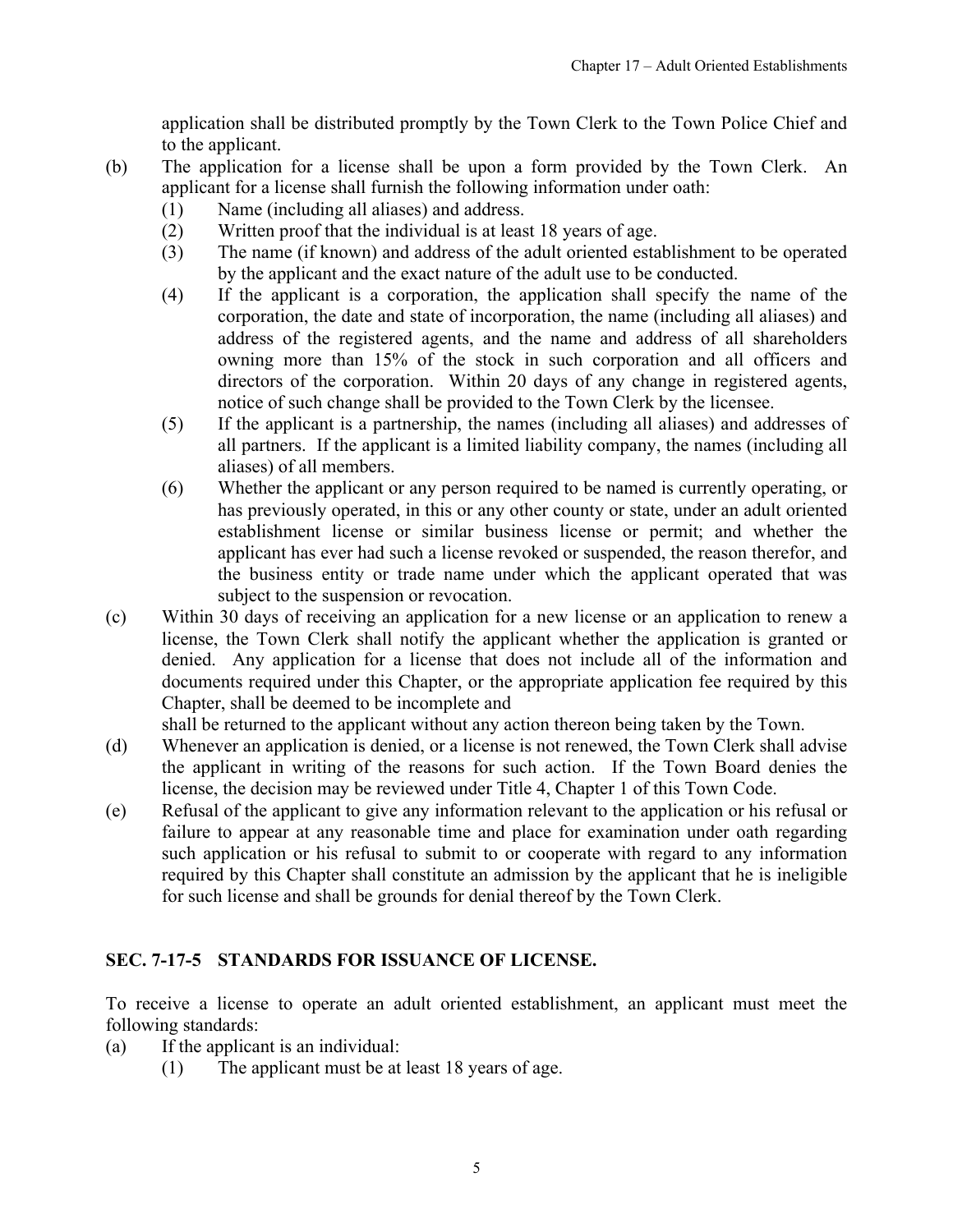- (2) The applicant shall not have been found to have previously violated this Chapter within 5 years immediately preceding the date of the application.
- <span id="page-5-0"></span>(b) If the applicant is a corporation:
	- (1) All officers, directors, and stockholders required to be named under Section 7-17- 4(b)(4) shall be at least 18 years of age.
	- (2) No officer, director, or stockholder required to be named under Section 7-17- 4(b)(4) shall have been found to have previously violated this Chapter within 5 years immediately preceding the date of the application.
- (c) If the applicant is a partnership, limited liability company, joint venture or any other type of organization where two or more persons have a financial interest:
	- (1) All persons having a financial interest in the partnership, limited liability company, joint venture or other type of organization shall be at least 18 years of age.
	- (2) No person having a financial interest in the partnership, limited liability company, joint venture or other type of organization shall have been found to have violated any provision of this Chapter within 5 years immediately preceding the date of the application.

#### **SEC. 17-17-6 FEES.**

A license fee of \$1,000 shall be submitted with the application for a license. If the application is denied, 1/2 of the fee shall be returned.

#### **SEC. 7-17-7 DISPLAY OF LICENSE OR PERMIT.**

The license shall be displayed in a conspicuous public place in the adult-oriented establishment.

#### **SEC. 7-17-8 RENEWAL OF LICENSE OR PERMIT.**

- (a) Every license issued pursuant to this Chapter will terminate at the expiration of one year from date of issuance, unless sooner revoked, and must be renewed before operation is allowed to continue. Any operator desiring to renew a license shall make application to the Town Clerk. The application for renewal must be filed not later that 60 days before the license expires. The application for renewal shall be upon a form provided by the Town Clerk and shall contain such information and data given under oath or affirmation as is required for an application for a new license.
- (b) A license renewal fee of \$500 shall be submitted with the application for renewal. In addition to the renewal fee, a late penalty of \$100 shall be assessed against any applicant who files for a renewal less than 60 days before the license expires. If the application is denied, 1/2 of the total fees collected shall be returned.
- (c) Any law enforcement agencies with any information bearing on the operator's qualifications may file that information with the Town Clerk.
- (d) The building inspector shall inspect the establishment prior to the renewal of a license to determine compliance with the provisions of this ordinance.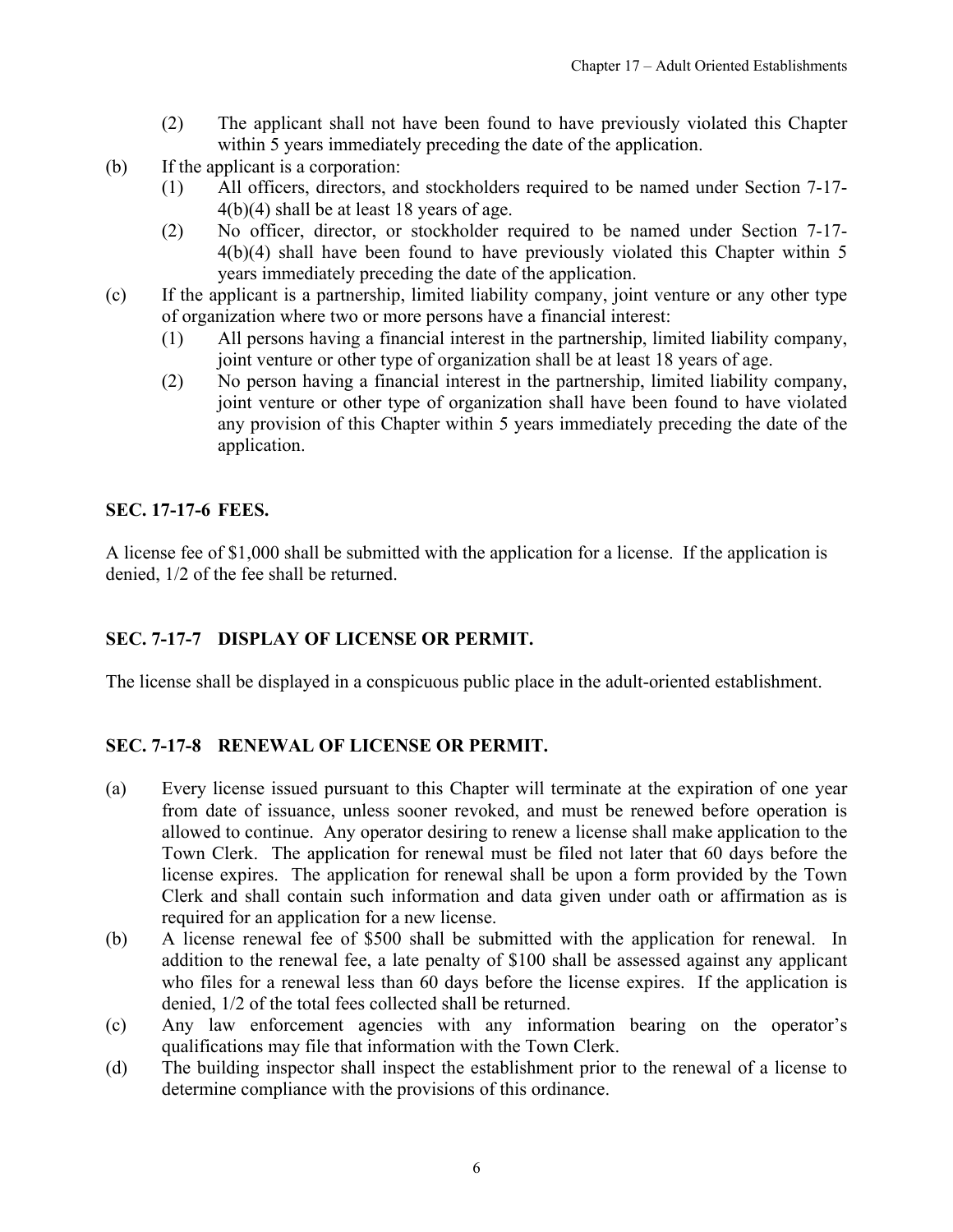# <span id="page-6-0"></span>**SEC. 17-17-9 REVOCATION OF LICENSE.**

- (a) The Town Board may revoke, suspend, or refuse to renew a license for any of the following reasons:
	- (1) Discovery that false or misleading information or data was given on any application or material facts were omitted from any application.
	- (2) The operator or any employee of the operator violates any provision of this Chapter, the Racine County Zoning Code, or any rules or regulations adopted by the Town Board pursuant to this Chapter provided, however, that in the case of a first offense by an operator where the conduct was solely that of an employee, the penalty shall not exceed a suspension of 30 days if the Town Board shall find that the operator had no actual or constructive knowledge of such violation and could not by the exercise of due diligence have had such actual or constructive knowledge.
	- (3) The operator becomes ineligible to obtain a license or permit.
	- (4) Any cost or fee required to be paid by this Chapter is not paid.
- (b) The Town Board, before revoking or suspending any license or permit, shall give the operator at least 10 days written notice of the charges and an opportunity for a public hearing in accordance with Title 4, Chapter 1 of this Town Code. If the operator does not file a timely request for a public hearing, the allegations set forth in the charges shall be taken as true, and if the Town Board finds the charges sufficient the license shall be revoked or suspended. If the operator files a written request for a hearing with the Town Clerk within 10 days of receipt of the charges, a public hearing shall be held in accordance with Chapter 24 of this Town Code.
- (c) The transfer of a license or any interest in a license shall automatically and immediately revoke the license.
- (d) Any operator whose license is revoked shall not be eligible to reapply for a license for one year from the date of revocation. No location or premises for which a license has been issued shall be used as an adult oriented establishment for six (6) months from the date of revocation of the license. For purposes of this subsection a revocation of a license takes effect when the licensed premises ceases operations as an adult oriented establishment.

# **SEC. 7-17-10 PHYSICAL LAYOUT OF ADULT ORIENTED ESTABLISHMENT.**

Any adult oriented establishment having available for customers, patrons or members, any booth, room or cubicle for the private viewing of any adult entertainment must comply with the following requirements:

- (a) **Access.** Each booth, room or cubicle shall be totally accessible to and from aisles and public areas of the adult oriented establishment and shall be unobstructed by any door, lock or other control-type devices.
- (b) **Construction.** Every booth, room or cubicle shall meet the following construction requirements:
	- (1) Each booth, room or cubicle shall be separated from adjacent booths, rooms or cubicles and any non-public areas by a wall.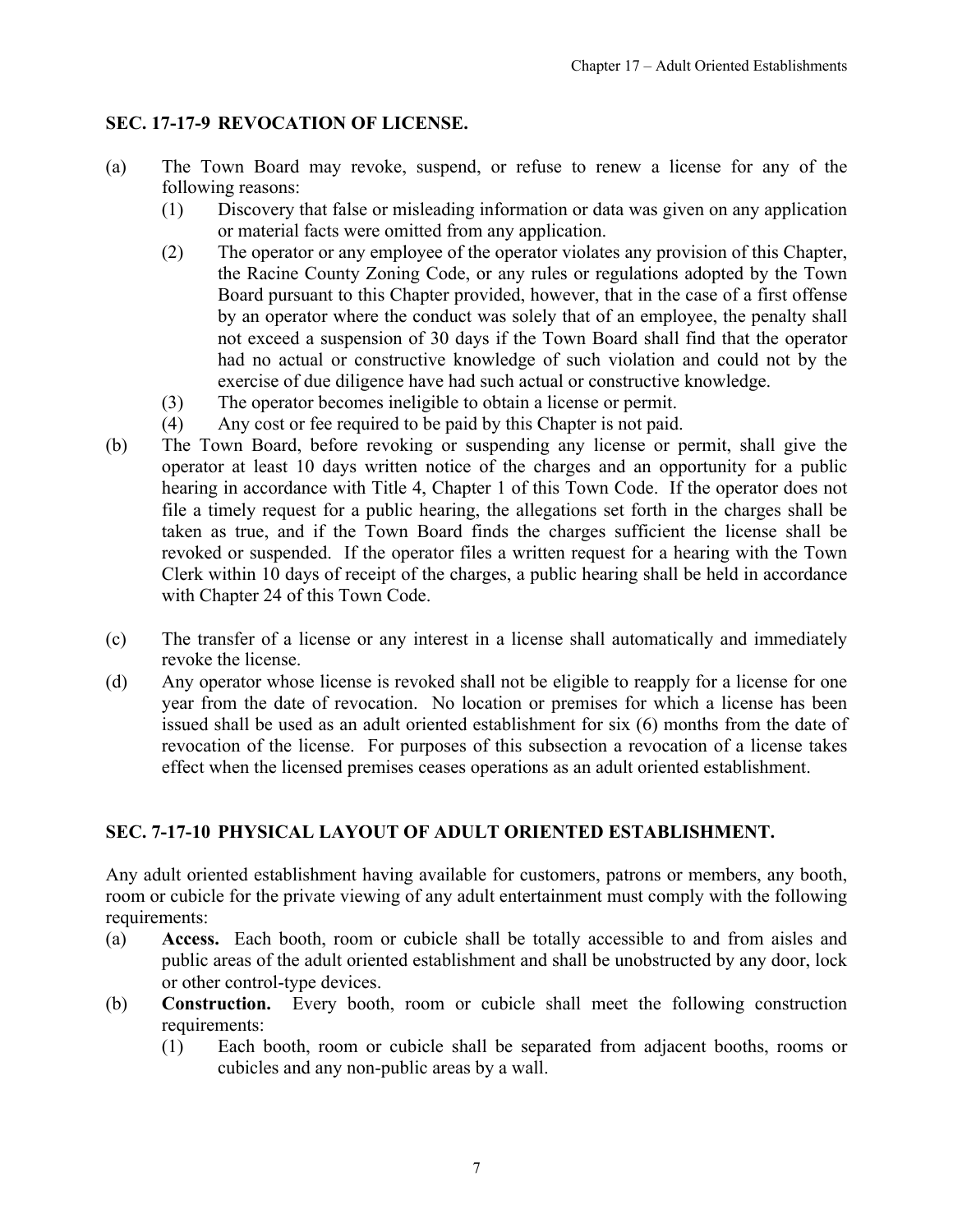- <span id="page-7-0"></span>(2) Have at least one side totally open to a public lighted aisle so that there is an unobstructed view at all times of anyone occupying the same.
- (3) All walls shall be solid and without any openings, extended from the floor to a height of not less than 6 feet and be light colored, non-absorbent, smooth textured and easily cleanable.
- (4) The floor must be light colored, non-absorbent, smooth textured and easily cleanable.
- (5) The lighting level of each booth, room or cubicle, when not in use shall be a minimum of ten foot candles at all times, as measured from the floor.
- (c) **Occupants.** Only one individual shall occupy a booth, room or cubicle at any time. No occupants of same shall engage in any type of sexual activity, cause any bodily discharge or litter while in the booth. No individual shall damage or deface any portion of the booth.
- (d) **Inspections.** The Building Inspector shall conduct monthly inspections of the premises to insure compliance with the provisions of this subsection.

### **SEC. 7-17-11 REGULATION OF ADULT ORIENTED ESTABLISHMENTS.**

- (a) It shall be a violation of the provisions of this Chapter for an operator to authorize or knowingly permit any employee action that is in violation of this Chapter. Any violation by an operator of this Chapter shall be separate and distinct from the employee's violation, and both the employee's and the operator's violations shall be punishable as set forth herein.
- (b) Any act or omission of any employee constituting a violation of the provisions of this Chapter shall be deemed the act or omission of the operator for purposes of
- determining whether the operator's license shall be revoked, suspended or renewed.
- (c) No employee of an adult oriented establishment shall allow any minor to loiter around or to frequent an adult oriented establishment or to allow any minor to view adult entertainment as defined herein.
- (d) The operator must ensure that at least one employee is on duty and situated such that he or she has an unobstructed view into each occupied booth, room or cubicle at all times that such booth, room or cubicle is occupied.
- (e) The operator shall maintain the premises in a clean and sanitary manner at all times.
- (f) The operator shall maintain at least 10 foot candles of light in the public portions of the establishment, including aisles, at all times. However, if a lesser level of illumination in the aisles shall be necessary to enable a patron to view the adult entertainment in a booth, room or cubicle adjoining an aisle, a lesser amount of illumination may be maintained in such aisles, provided, however, at no time shall there be less then one foot candle of illumination in said aisles, as measured from the floor.
- (g) The operator shall insure compliance of the establishment and its patrons with the provisions of this Chapter.
- (h) It shall be a violation of this Chapter for any person to knowingly or intentionally appear in a state of nudity in an adult oriented establishment.
- (i) The sale, use, or consumption of alcohol on the premises of an adult oriented establishment is prohibited.